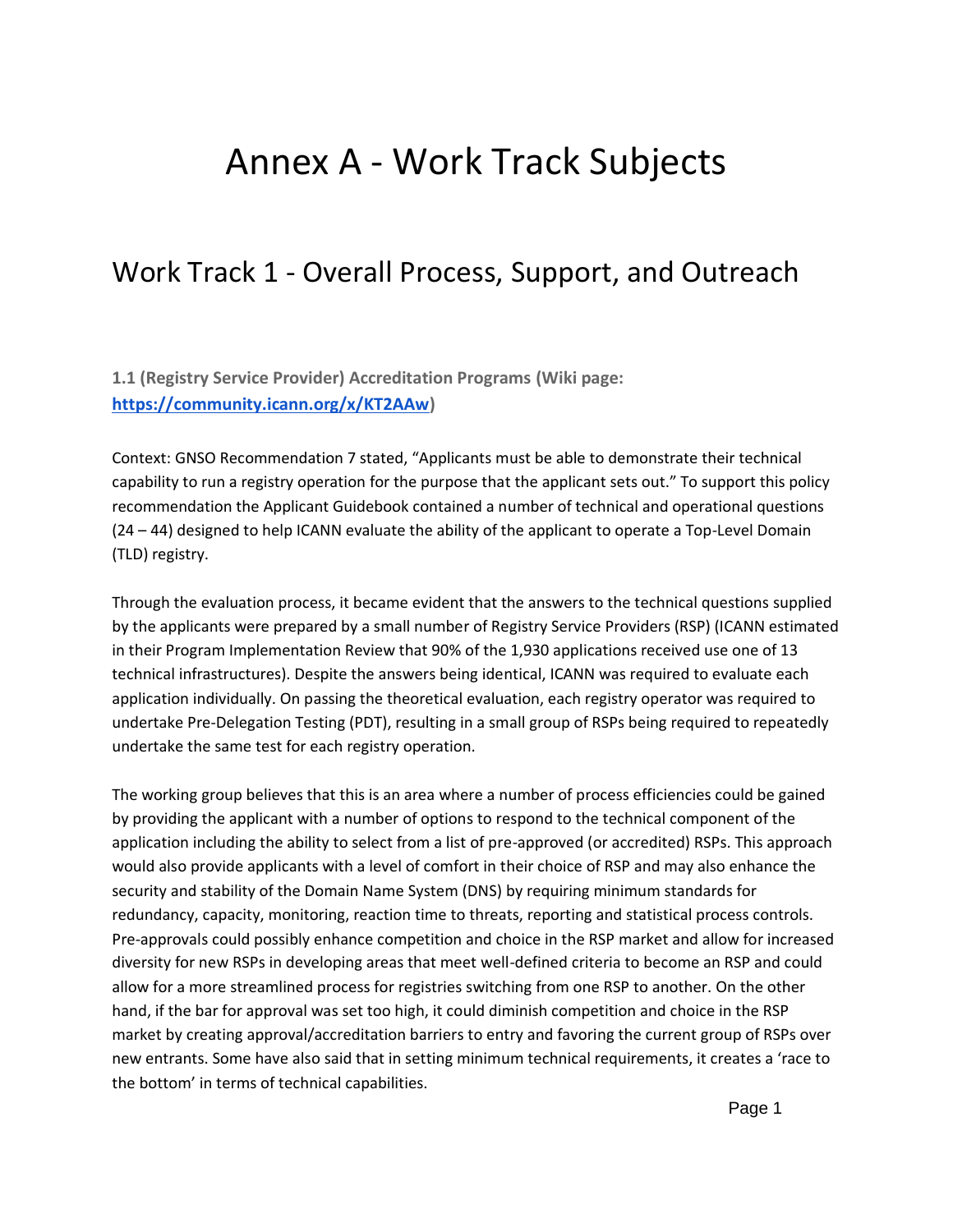**As currently envisioned by the WG, such a program would be on a voluntary basis and would not preclude the approval of a Registry Operator's acting as its own RSP or the approval of additional new RSPs.**

1.1.1 - Benefits and risks have been identified by the WG as provided above in the Context section. What additional benefits or risks do you see in implementing such a program? Are there other considerations that need to be considered?

1.1.2 - If an RSP program is established for new gTLDs, do you have any suggestions for some of the details or requirements of the program? For instance, how would the scalability of the RSP be measured across a variable numbers of registries?

1.1.3 - Who should be responsible for evaluating whether an RSP meets the requirements of the program?

1.1.4 - Should there be any continuing obligations for approved RSPs, such as high-level requirements for accreditation? Should the requirements be variable based on the types of TLDs the RSP intends to serve or other factors? Please explain.

1.1.5 - Should there be an Agreement between an RSP and ICANN? If so, what enforcement mechanisms should be made available to ICANN in the event that such an Agreement is breached?

1.1.6 - What, if any, are the potential impacts (both positive and negative) of an RSP Program on ICANN-Accredited Registrars? If there are any negative impacts, what are ways in which those impacts can be mitigated?

1.1.7 - Should there be a process to reassess RSPs on a periodic basis? If so, how often should an assessment be conducted and what would the process be for a re-approval?

1.1.8 - If there is an RSP Program, how far in advance should such a Program be launched prior to the opening of the next application window?

1.1.9 - Should there be an RSP application "cut-off" date to allow sufficient time for an RSP seeking approval to receive approval in order for their application to be approved before the opening of an application window?

1.1.10 - If there is a list of pre-approved RSPs in any RSP Program, should there be a provision granted to organizations that act as an RSP to an existing delegated TLD? If yes, how would such a provision work? If not, could ICANN use an RSP's existing performance to satisfy any of the technical requirements and/or tests used in the approval process?

1.1.11 - If an RSP program is established, how should it be funded? For instance, should registries pay into the program which will reduce related ICANN evaluation fees (and associated application fees)?

**1.2 Applicant Support (Wiki page: [https://community.icann.org/x/NT2AAw\)](https://community.icann.org/x/NT2AAw)**

1.2.1 - Some have suggested it could be beneficial to expand the scope of the Applicant Support (AS) program by:

- 1. Broadening support to IDNs or other criteria
- 2. Allowing the Applicant Support program to include the "middle applicant", defined as struggling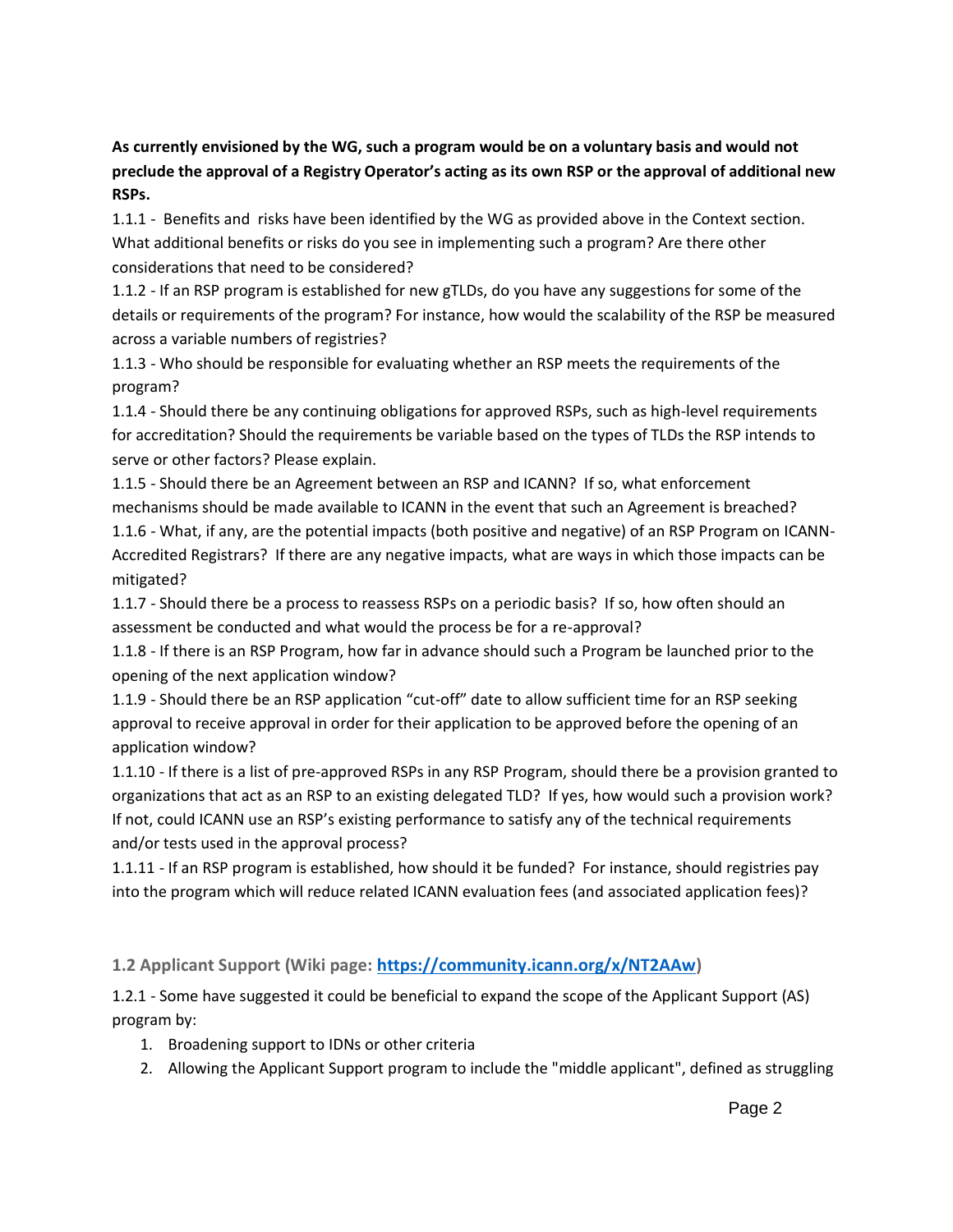regions that are further along in their development compared to underserved or underdeveloped regions. The "middle applicant" is intended to be an expansion and NOT intended to be at the exclusion from applicants in underserved or underdeveloped regions. The "middle applicant" provides a balance between opportunities while considering the economic and developmental realities and priorities for potential applicants. Do you believe there is value in the above suggestions? Do you feel there are other areas in which the Applicant Support program could be extended to benefit other regions?

1.2.2 - The Applicant Support Program for the 2012 round was mainly focused on financial support and application submission. Should funding be extended to other areas of the process or for ongoing operational costs? Are there other support mechanisms that should be explored?

1.2.3 - Do you have any suggestions for improving publicity and outreach to potential applicants who would benefit from the Applicant Support program? Do you have any suggestions on how to improve the process to apply for support?

1.2.4 - The WG has noted that even if the Applicant Support program is well-funded, well-communicated and comprehensively implemented, potential applicants may still choose not to apply for a gTLD. What other metrics could be used to evaluate the success of Applicant Support initiatives beyond the volume of applications? A study conducted by AMGlobal Consulting, 'New gTLDs and the Global South' determined that there was limited awareness of the New gTLD Program and the benefits in applying amongst potential applicants; Would additional metrics on future Applicant Support program(s) and its ability to raise awareness be helpful? Do you have any other metrics that would be helpful measuring the success of the program?

1.2.5 - Do you have any other general recommendations for improving the Applicant Support program?

## **1.3 Clarity of Application Process (Wiki page: [https://community.icann.org/x/JT2AAw\)](https://community.icann.org/x/JT2AAw)**

1.3.1 - The WG noted that there were a number of changes to the gTLD program after the release of the Applicant Guidebook, including the processes for change requests, customer support, application prioritization, Registry Agreement, etc. Many applicants have stated that the changes impacted their TLD applications throughout the application process both before submission and after the applications were submitted resulting in confusion, additional work and overall dissatisfaction. For instance, the final version of the Applicant Guidebook was released in June of 2012, which was nearly half a year after the application submission period started. Another example would be the difficulty in reaching a common understanding on the requirements for procuring a Continuing Operations Instrument (COI). How should changes to the Applicant Guidebook and/or the new gTLD Program be handled in subsequent application windows?

#### **1.4 Application Fees (Wiki page: [https://community.icann.org/x/LT2AAw\)](https://community.icann.org/x/LT2AAw)**

1.4.1 - The application fee of \$185,000 USD for the 2012 round of the New gTLD Program was established on the principle of breaking even whereby the program's total revenues are equal to all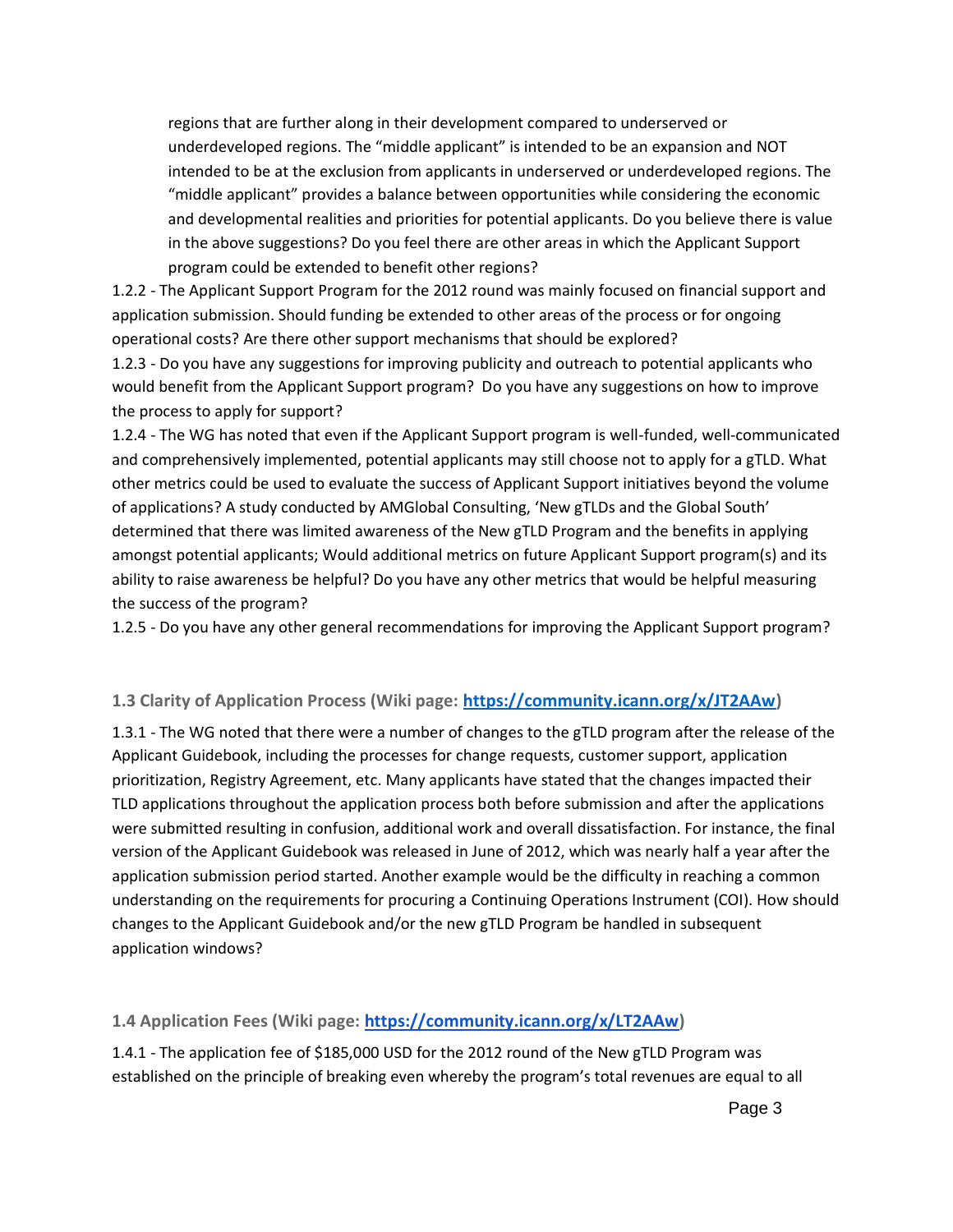related expenses. In addition, the fee should ensure the program is fully funded and not subsidized by any other sources of revenue. Should another mechanism be considered? For example, cost plus reasonable return, fixed plus variable, volume discounts, or other?

1.4.2 - Although the 2012 round is not complete, there is currently a surplus of fees collected relative to costs incurred. As such, do you believe that the principle of breaking even was implemented effectively? Do you believe \$185,000 was a reasonable fee? Is it still a reasonable fee? Should the basic structure of the application fee (e.g., approximately one third of the fee was allocated for (i) the cost recovery of historical development costs, (ii) operations and (iii) legal and other contingencies) be reassessed or restructured? Is it too early to make this assessment? With the experience gained from the 2012 round, do you think that a break-even model can be more accurately implemented for future applications? Do you have suggestions on how to minimize any surpluses or shortfalls?

1.4.3 - Should the concept of break-even be strictly adhered to or should other aspects be considered? Some WG members have noted concerns about the responsibility required to run a registry which could be negatively impacted by a fee that is "too low." Others have noted that the fee is potentially too high and could create barriers to entry in some underserved regions. As such, should there be a cost floor (minimum) or cost ceiling (maximum) threshold that the application fee should not go below/above despite costs estimates? If so, do you have suggestions in how the cost floor and ceiling amounts should be set?

1.4.4 - If there is a price floor, how should the excess funds resulting from floor costs less the actual costs be justified? Conversely, how would shortages be recovered if the ceiling costs are below actual costs?

1.4.5 - Should the WG seek to establish more clarity in how the excess or deficiency of funds are utilized/recovered? If so, do you have any suggestions for establishing that clarity?

## **1.5 Variable Fees (Wiki page: [https://community.icann.org/x/Oz2AAw\)](https://community.icann.org/x/Oz2AAw)**

1.5.1 - Should the New gTLD application fee vary depending on the type of application? For instance, open versus closed registries, multiple identical applications or other factors? The 2012 round had "one fee fits all," and there seems to be support within the WG for continuing that approach provided that the variance between the different types of applications is not significantly different - do you agree? If not, how much of a variance would be required in order to change your support for a one fee for any type of application approach?

1.5.2 - The WG believes costing information on the different types of applications should be attained and evaluated once the different types of applications are defined. What are the implications of having different costs by type of application and how could they impact future budgeting efforts? How could they impact competition and choice?

1.5.3 - Should the application fee be variable based on the volume of applications received from a single applicant? If so, how should the fee be adjusted and what are the potential impacts from doing so?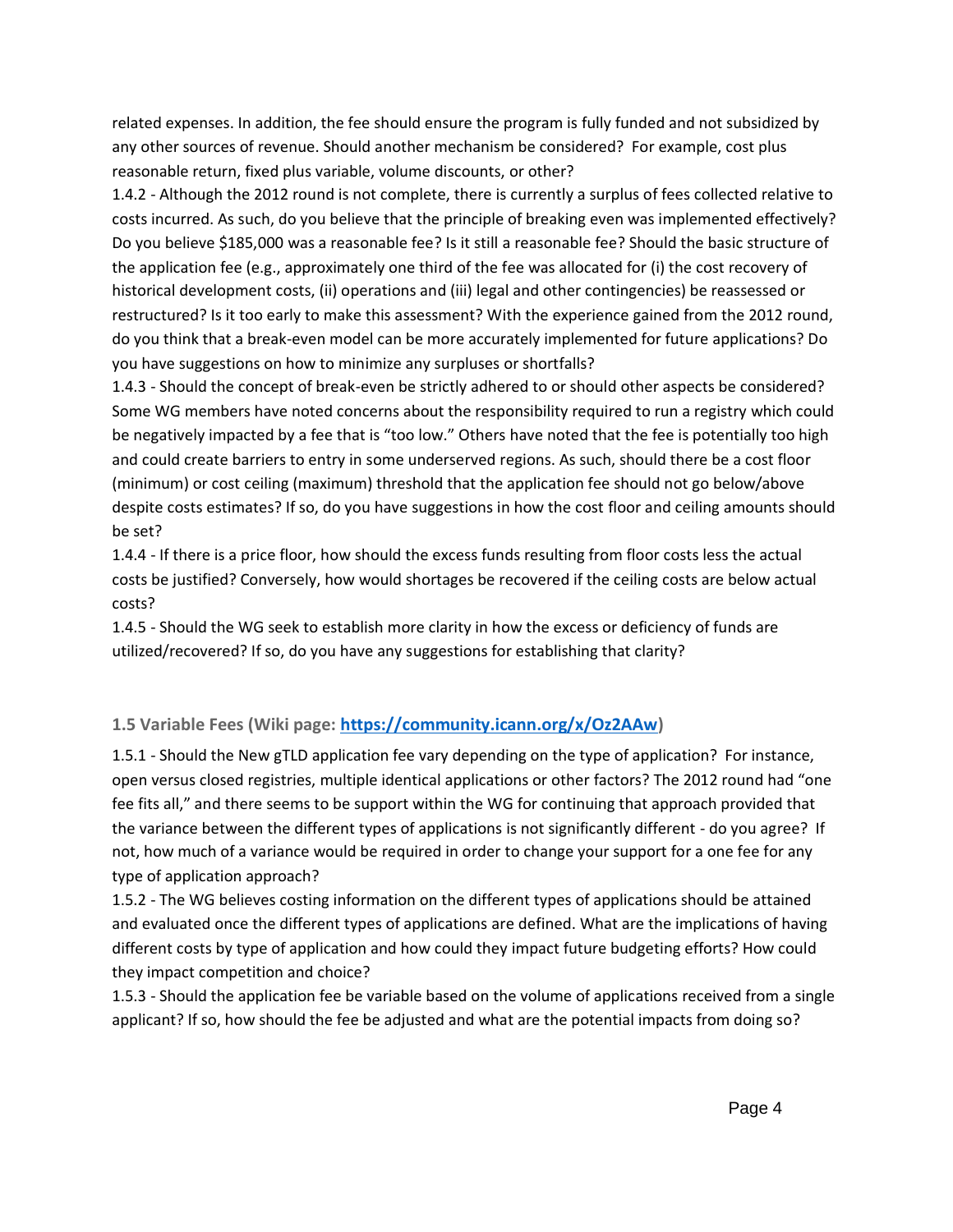## **1.6 Application Submission Period (Wiki page: [https://community.icann.org/x/Mz2AAw\)](https://community.icann.org/x/Mz2AAw)**

1.6.1 - One of the overarching questions in Community Comment 1 focused on whether applications should be accepted during defined windows of time (also known as "rounds"). If the WG determines that a system of rounds is the right approach, is three (3) months an appropriate length of time to accept applications? What considerations should be taken into account when determining the length of the application window?

1.6.2 - If we have a few next 'rounds' followed by a continuous application process, how should the application submission period be handled in the lead-up rounds?

1.6.3 - Do you think the length of the submission period will impact Applicant Support and what factors do you think should be considered in determining an appropriate length of time?

## **1.7 Application Queuing (Wiki page: [https://community.icann.org/x/MT2AAw\)](https://community.icann.org/x/MT2AAw)**

1.7.1 – The WG believes that the process for establishing the evaluation processing order for applications should be similar to the prioritization draw from the 2012 round. This is, in fact contrary to the first submitted first processed/evaluated guidance provided in the 2007 Final Report. Do you agree that a process similar to the prioritization draw should be used in the future? If rounds are not used, would this method still be appropriate? Would a prioritization draw, or similar method, work for a continuous application period or would it be better to base processing/evaluation on order of receipt? 1.7.2 - Should certain subgroups of applicants/application types be prioritized over others? For instance, from the 2012 prioritization draw, IDNs were moved to the front of the queue for application processing. If you think IDNs or some other category of applications (e.g., Brands, communities, etc.) should be prioritized, do you have suggestions on how to determine the prioritization?

## **1.8 Systems (Wiki page: [https://community.icann.org/x/Kz2AAw\)](https://community.icann.org/x/Kz2AAw)**

1.8.1 - The WG considers this subject to be mainly implementation focused, but nevertheless, has identified areas for improvement. For instance, security and stability should be improved, more robust user testing (e.g., potential applicants) should be incorporated, systems should be better integrated, adequate time for system development should be afforded, etc. Do you have suggestions on additional areas for improvement?

1.8.2 - The WG also noted that ICANN should expand its system capabilities to include the ability to send invoices to organizations who require documentation in order to process payments for any fees related to their application. Do you agree that this would be beneficial?

## **1.9 Communications (Wiki page: [https://community.icann.org/x/Lz2AAw\)](https://community.icann.org/x/Lz2AAw)**

1.9.1 - The WG considers this subject to be mainly implementation focused, but nevertheless, has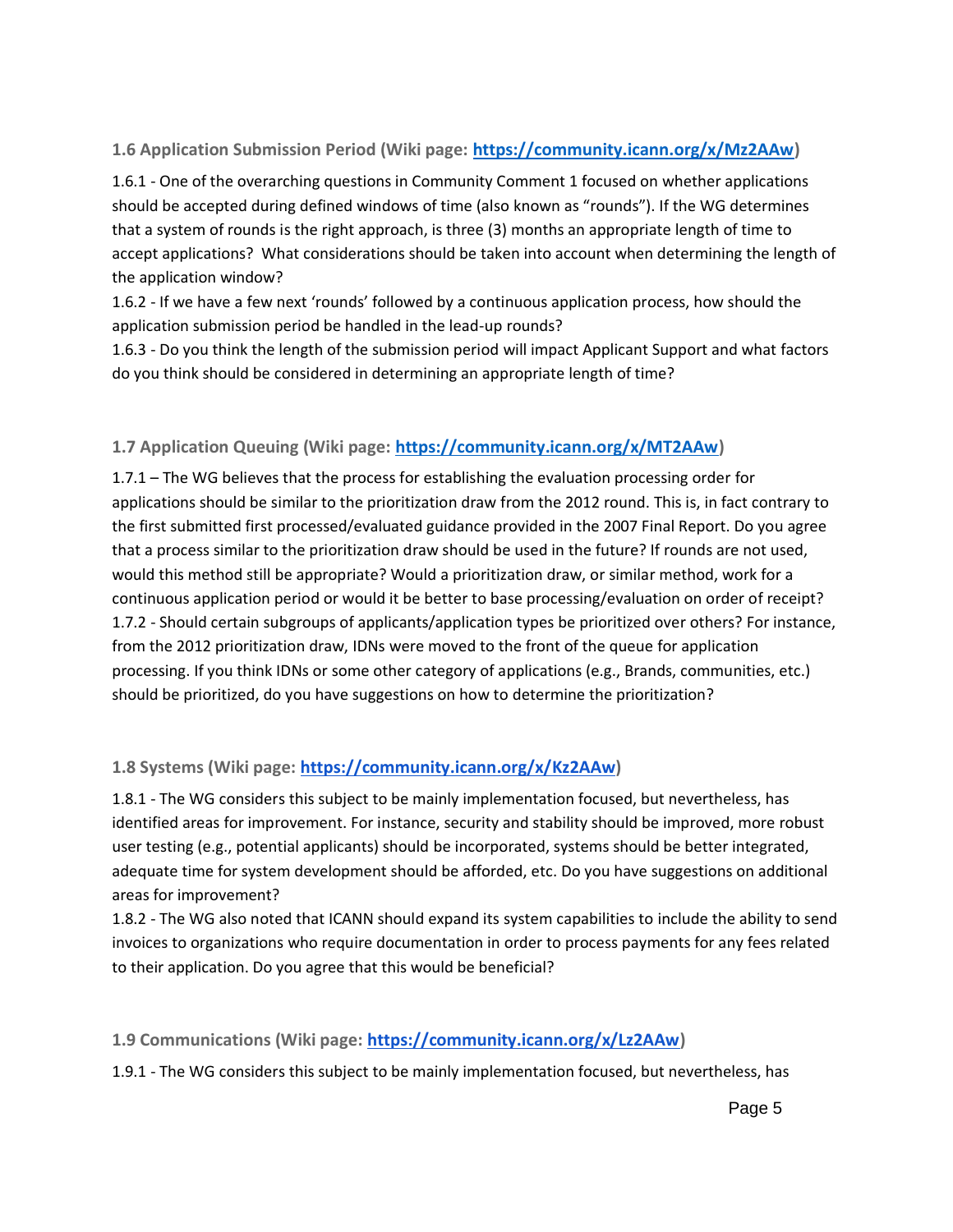identified areas for improvement. For instance, the knowledge base could be made more timely and searchable, applicant advisories could be better communicated (e.g., create some sort of subscription service), program information could be consolidated into a single site, ICANN's Global Stakeholder Engagement team could be leveraged to promote global awareness, etc. Do you have suggestions on additional areas for improvement?

1.9.2 - Metrics to understand the level of success for communications were not established - do you have suggestions on what success looks like?

## **1.10 Applicant Guidebook (Wiki page: [https://community.icann.org/x/Iz2AAw\)](https://community.icann.org/x/Iz2AAw)**

1.10.1 - The Applicant Guidebook served as the roadmap for applicants, but also all other participants to the program. As such, there is a mixture of historical and practical information, some of which is relevant to only certain parties. Do you think it makes sense to partition the Applicant Guidebook into different audience-driven sections or by type of application?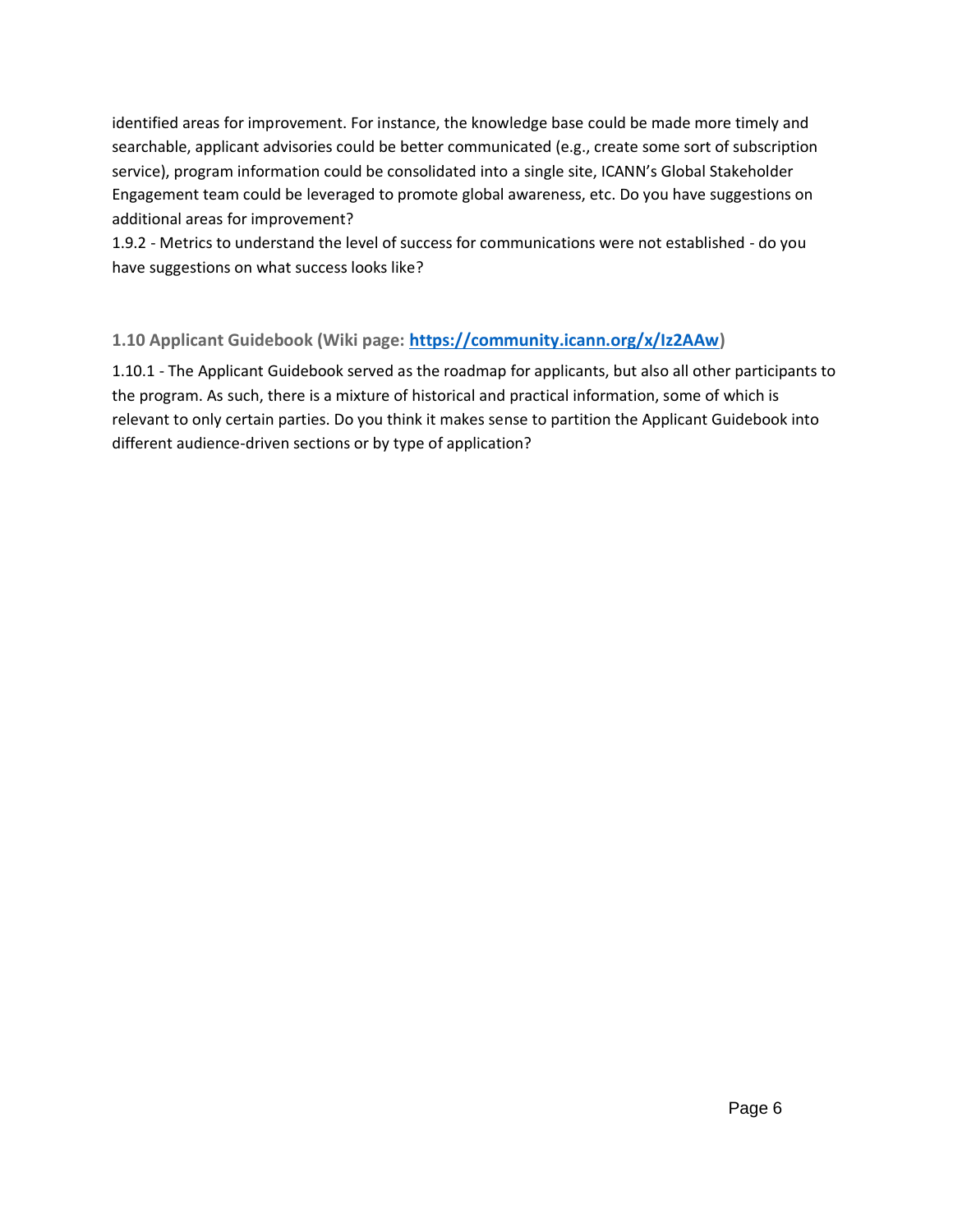## Work Track 2 - Legal, Regulatory, and Contractual Requirements

#### **2.1 Base Registry Agreement [\(https://community.icann.org/x/Pz2AAw\)](https://community.icann.org/x/Pz2AAw)**

2.1.1 - The question of whether or not a single Registry Agreement is suitable is tied into the subject of different TLD categories. Throughout the working group's discussions, there has been support for a model similar to what is currently in place: a single Registry Agreement with exemptions that allow for TLDs with different operational models (e.g., Specification 13 for Brand TLDs or Specification 12 for Community TLDs). There is also support for different Registry Agreements for different TLD categories, centered around a common, core base set of contractual requirements. Which of these models do you think would be most effective for recognizing the different operational requirements of different TLDs? Which of these models do you think would be most efficient in terms of development, implementation, and operational execution (e.g., contracting, contractual compliance, etc.)? Do you think there are any alternative options that could effectively facilitate TLDs with different operational requirements? 2.1.2 - Should further restrictions pertaining to sunrise periods, landrush, or other registry activities be developed? If so, do you have suggestions on attributes of these restrictions? Should they be incorporated into the base agreement? Should there be any restrictions established on registry pricing? 2.1.3 - Should the entire application be incorporated into the signed Registry Agreement? Should portions of the application, explicitly identified, be incorporated into the signed Registry Agreement? If changes are made between applying and executing the Registry Agreement, how should this be handled? If changes are made after executing the Registry Agreement, how should this be handled? If changes like these are contemplated, how can the needs of the community to properly consider the contents of an application be weighed against an applicant's need to make either minor adjustments or fundamental changes to their registry?

## **2.2 Reserved Names (Wiki page: [https://community.icann.org/x/PT2AAw\)](https://community.icann.org/x/PT2AAw)**

2.2.1 - Do you believe any changes are needed to the String Requirements at the top level as defined in section 2.2.1.3.2 of the Applicant Guidebook (https://newgtlds.icann.org/en/applicants/agb/guidebookfull-04jun12-en.pdf)? Please explain.

2.2.2 - Do you believe any changes are needed to the list of Reserved Names at the top level as defined in section 2.2.1.2.1 of the Applicant Guidebook

(https://newgtlds.icann.org/en/applicants/agb/guidebook-full-04jun12-en.pdf? Please explain. 2.2.3 - Special Use Domain Names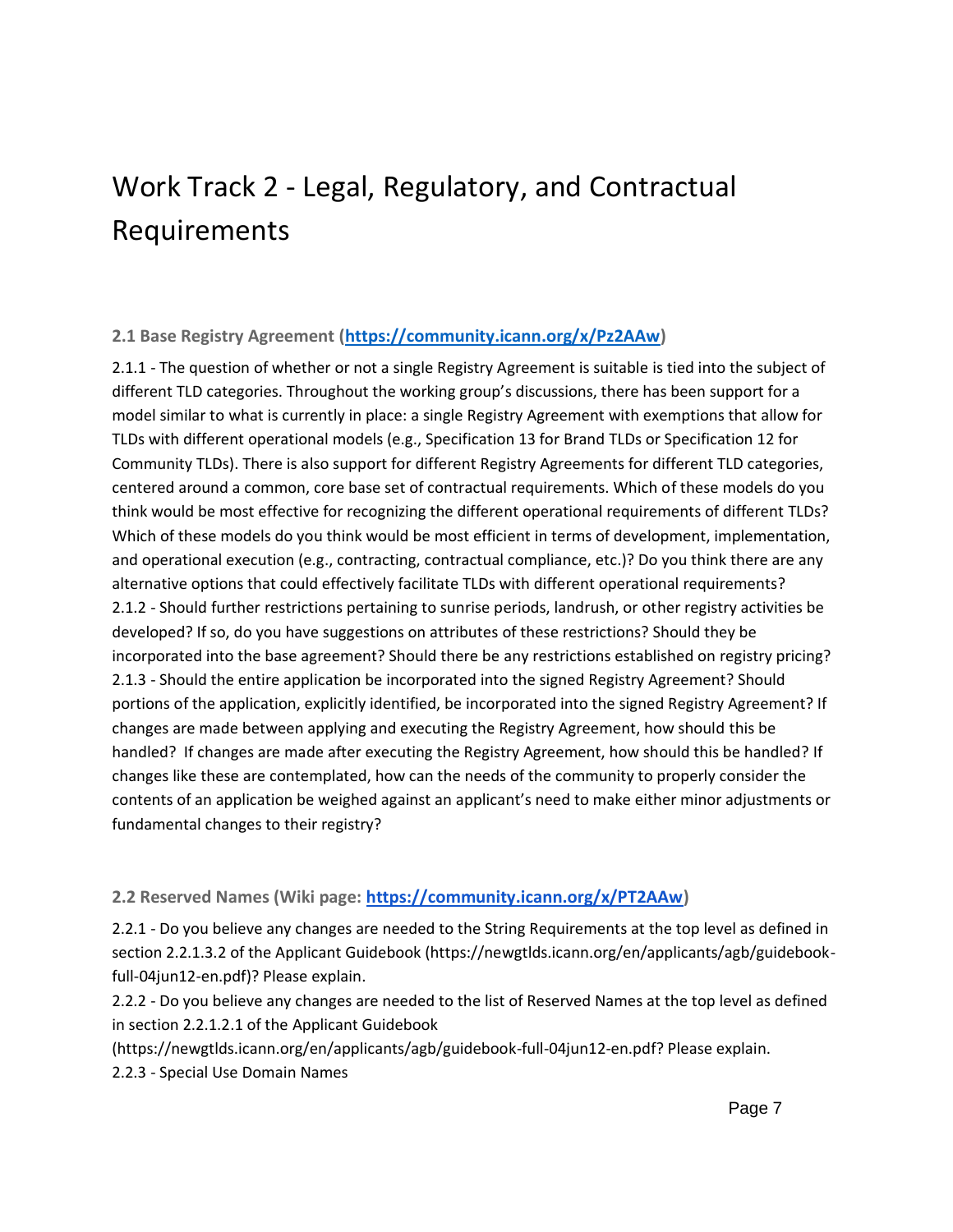Context: Internet Engineering Task Force (IETF) RFC 6761 [\(https://tools.ietf.org/html/rfc6761\)](https://tools.ietf.org/html/rfc6761) was issued after publication of the Applicant Guidebook. The RFC describes what it means to say that a domain name is reserved for special use by the IETF, when reserving such a name is appropriate, and the procedure for doing so. It establishes an IANA registry for such domain names, and seeds it with entries for some of the already established special domain names. As a result of the RFC, ICANN must not assign Special Use Domain Names to any third-party registry.

For example, the IETF recently approved .onion as a Special Use Domain Name and IANA added .onion to use Special-Use Domain Name registry (See [http://www.iana.org/assignments/special-use-domain](http://www.iana.org/assignments/special-use-domain-names/special-use-domain-names.xhtml#special-use-domain)[names/special-use-domain-names.xhtml#special-use-domain\)](http://www.iana.org/assignments/special-use-domain-names/special-use-domain-names.xhtml#special-use-domain), thereby ensuring that ICANN could not delegate .onion as a gTLD in the future.

Do you think Special Use Domain Names should be added to the Applicant Guidebook section on reserved names at the top level to prevent applicants applying for such labels? 2.2.4 - Specification 5 of the Registry Agreement allows the Registry Operator to reserve and use up to 100 names at the second level for the operation and/or promotion of the TLD. In addition, the Registry Operator is permitted to reserve an unlimited amount of other domain names which may only be released through an ICANN-Accredited Registrar for registration by third parties. Do you believe that any changes are needed to a Registry Operator's right to reserve domain name? If yes, what changes are needed and why? If not, why not?

## **2.3 Registrant Protections (Wiki page: [https://community.icann.org/x/QT2AAw\)](https://community.icann.org/x/QT2AAw)**

2.3.1 - ICANN has included the following programs to protect registrants: an Emergency Back-End Registry Operator (EBERO), Continued Operations Instrument (COI), Data Escrow requirements, and Registry Performance Specifications in Specification 10 of the base registry agreement? Such programs are required regardless of the type of TLD. Are there any types of registries that should be exempt from such programs? If so, why? Do the above programs still serve their intended purposes? What changes, if any, might be needed to these programs if an RSP pre-approval program, discussed in section 1.1.1., were to be developed?

2.3.2 - In the working group discussions, it became clear that the EBERO funding model requires review and potential modification. The current COI model is one that has proven to be difficult to implement for many registries, ICANN and even financial institutions. Are there other mechanisms of funding EBERO providers other than through Letters of Credit and/or other Continuing Operations Instruments? 2.3.3 - ICANN staff, in its Program Implementation Review Report, identified a number of challenges in performing background screening, particularly because there were many different types of entities to screen (e.g., ranging from top twenty five exchanges to newly formed entities with no operating history) and because it is difficult to access information to conduct background screenings in some jurisdictions/countries. Do you think that the criteria, requirements, and/or the extent to which background screenings are carried out require any modifications? Should there be any additional criteria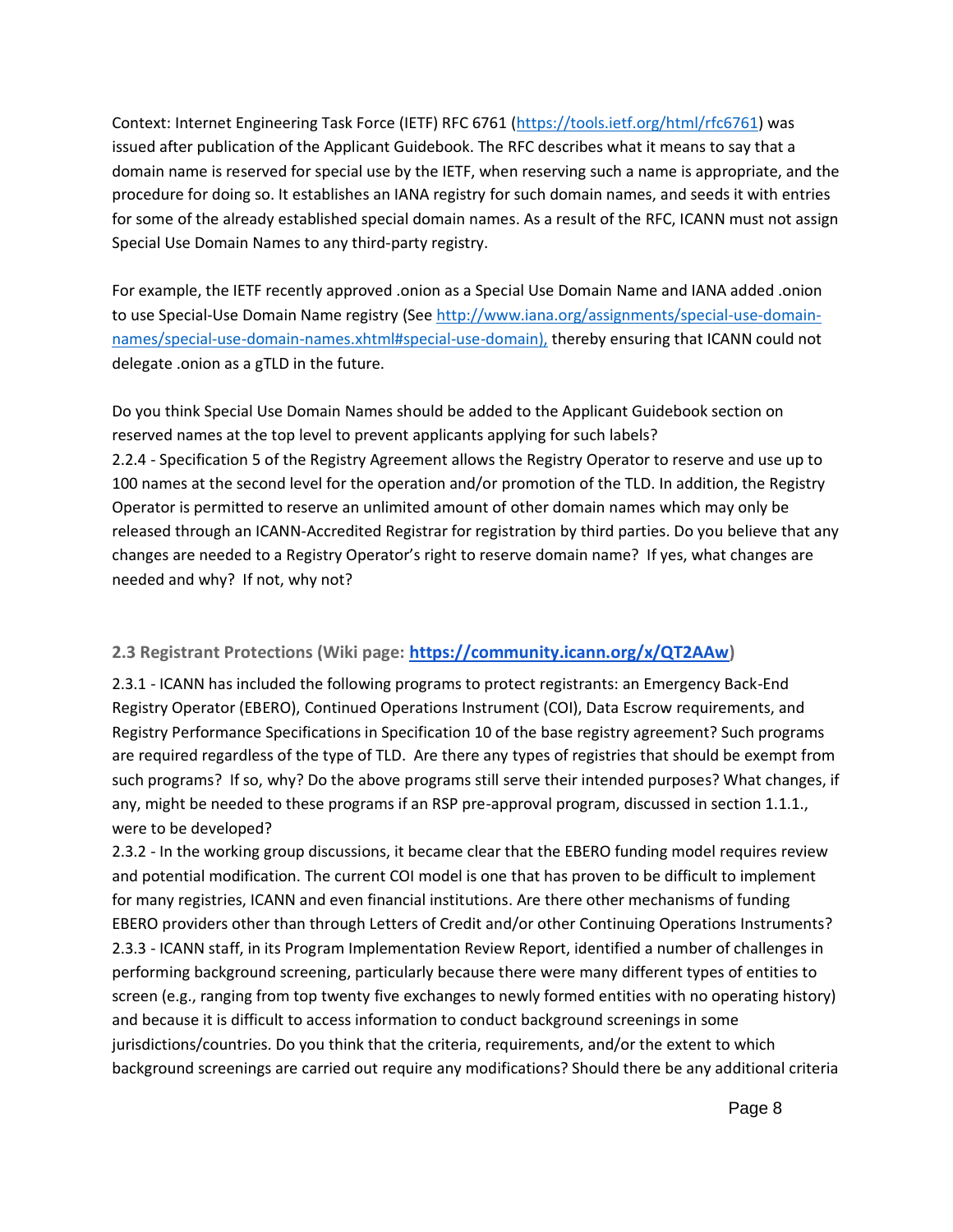added to future background screenings? For example, should the previous breach by the Registry Operator, and/or any of its affiliates of a Registry Agreement or Registrar Accreditation Agreement be grounds for ICANN to reject a subsequent application for a TLD by that same entity and/or its affiliates? Why or why not? What other modifications would you suggest? Should background screening be performed at application time or just before contract-signing time? Or at both times? Please explain.

#### **2.4 Closed Generics (Wiki page: [https://community.icann.org/x/UT2AAw\)](https://community.icann.org/x/UT2AAw)**

2.4.1 - In the 2012 round, the operation of a TLD where the string was considered "generic" could not be closed to only the Registry Operator and/or its Affiliates. Originating from GAC Advice on the subject, this rule was promulgated by ICANN's New gTLD Program Committee of the ICANN Board, but was never adopted as a policy by the GNSO. This rule was subject to public comment and input from the community. Should this rule be enforced for subsequent application windows? Why or why not? 2.4.2 - Do you have suggestions on how to define "generic" in the context of new gTLDs? A "generic string" is currently defined in the Registry Agreement under Specification 11.3.d as meaning, "a string consisting of a word or term that denominates or describes a general class of goods, services, group, organization or things, as opposed to distinguishing a specific brand of goods, services, groups, organizations or things from those of others." Are any modifications needed to the definition? If so, what changes? If the exclusion of closed generic TLDs is to be maintained, are there any circumstances in which an exemption to the rule should be granted?

#### **2.5 Applicant Terms and Conditions**

2.5.1 - The following language appears in Section 3 of the Applicant Terms and Conditions:

"Applicant acknowledges and agrees that ICANN has the right to determine not to proceed with any and all applications for new gTLDs, and that there is no assurance that any additional gTLDs will be created. The decision to review, consider and approve an application to establish one or more gTLDs and to delegate new gTLDs after such approval is entirely at ICANN's discretion. ICANN reserves the right to reject any application that ICANN is prohibited from considering under applicable law or policy, in which case any fees submitted in connection with such application will be returned to the applicant."

Do you believe that this paragraph gives ICANN an absolute right to reject any application for any reason including a reason that contradicts the Applicant Guidebook, or any law or policy? If yes, should such an unrestricted right appear in any modifications to the Guidebook? If no, please list the other documents that you believe should be read in conjunction with this paragraph, e.g. GNSO Policy on new gTLDs, ICANN Bylaws, other portions of the Guidebook, California implied covenant of good faith and fair dealing, etc.

2.5.2 - According to Section 6 of the Applicant Terms and Conditions, the "covenant not to sue ICANN", an applicant foregoes any right to sue ICANN once an application is submitted for any reason. Currently, an applicant can only appeal an ICANN decision through the accountability mechanisms, which have a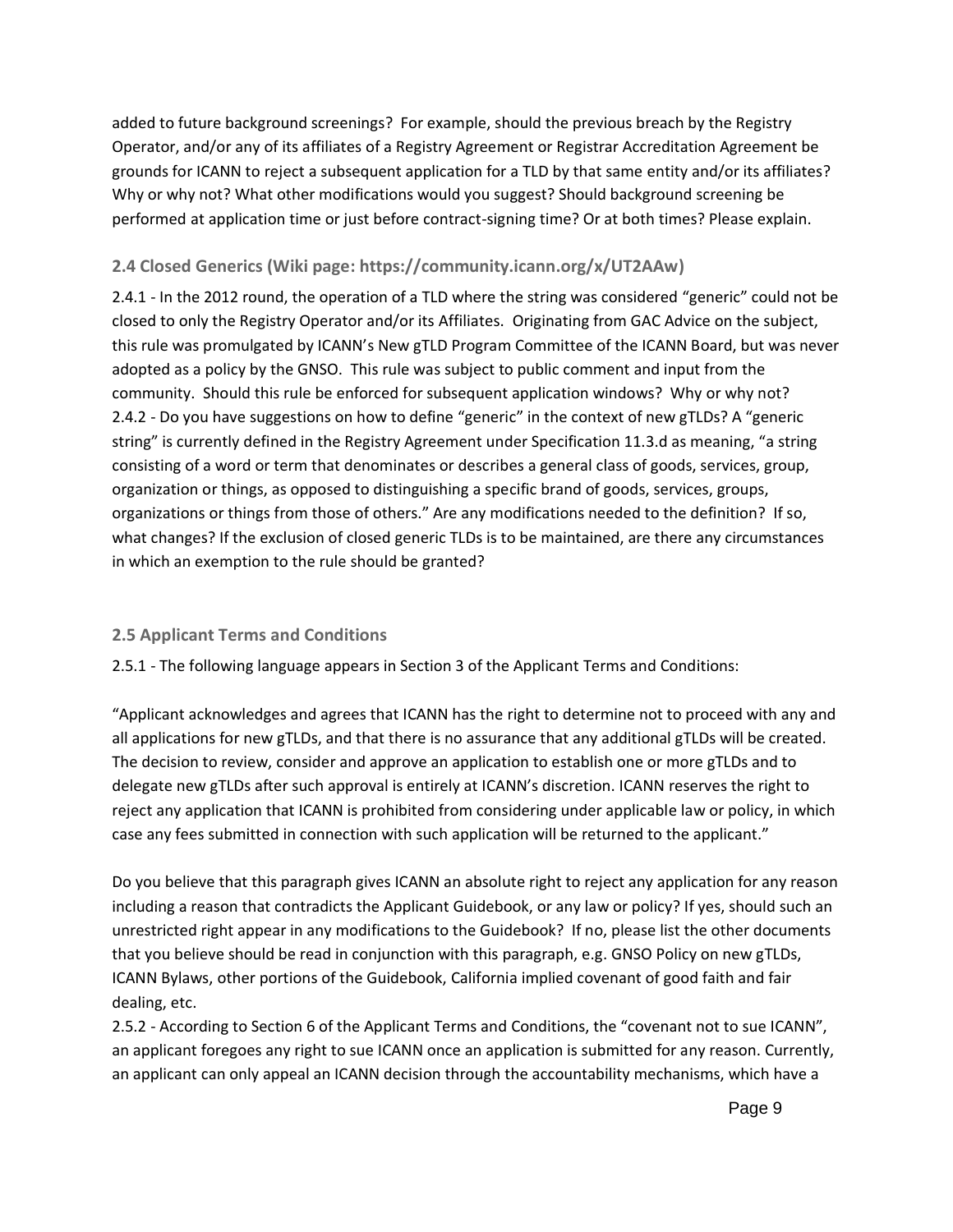limited ability to address the substance of the ICANN decision. If ICANN had an effective appeals process ((as asked about in Question 3.5.2 below) for an applicant to challenge the decisions of the ICANN staff , board and/or any entities delegated decision making authority over the assignment, contracting and delegation of new gTLDs, would a covenant not to sue be more acceptable? Please explain. 2.5.3 - According to Section 14 of the Applicant Terms and Conditions, ICANN has the ability to make changes to the Applicant Guidebook. One task of this Working Group is to address the issue of predictability in future rounds, including with respect to the AGB. Do you think that ICANN should be limited in its ability to make changes to the Applicant Guidebook after an application procedure has been initiated? Please explain.

2.5.4 - Do you believe that any changes are needed in the Terms & Conditions in Module 6 of the Applicant Guidebook? If so, what are those changes and what is the basis or rationale for needing to do so?

## **2.6 Registrar Non Discrimination & Registry / Registrar Separation (Wiki page: [https://community.icann.org/x/RT2AAw\)](https://community.icann.org/x/RT2AAw)**

2.6.1 - The Working Group has not yet deliberated the issues of Registrar Non-discrimination or Registry/Registrar Separation (also known as Vertical Integration). However, now that we have several years of operations of vertically integrated registries and registrars, what issues, if any, have you noticed with vertically integrated Registries?

2.6.2 - Specification 13 grants an exception to the Registry Code of Conduct (i.e., Specification 9 in the Registry Agreement) and specifically from the vertical integration restrictions. In addition, Registry Operators may seek an exemption from the Code of Conduct if the TLD string is not a generic term and if it meets three (3) other specified criteria set forth in Specification 9 of the Registry Agreement. Are there any other circumstances where exemptions to the Code of Conduct should be granted? 2.6.3 - Some have argued that although we allow Registries to serve as both as a registry and as a registrar, the rules contained within section 2.9 of the Registry Agreement and in the Code of Conduct prohibit the integrated registry/registrar from achieving the economic efficiencies of such integration by not allowing a registry to discriminate in favor of its own registrar. Do those arguments have merit? If yes, what can be done to address those claimed inefficiencies? If not, please explain. What safeguards might be required?

## **2.7 TLD Rollout (Wiki page: [https://community.icann.org/x/Rz2AAw\)](https://community.icann.org/x/Rz2AAw)**

2.7.1 The Applicant Guidebook specified timelines by which applicants had to complete the contracting (9 months) and delegation (12 months) steps of the process. However, this requirement only means that the contract needs to be executed and nic.TLD be delegated. Are these timeframes reasonable? Is there still a need for these requirements? Please explain.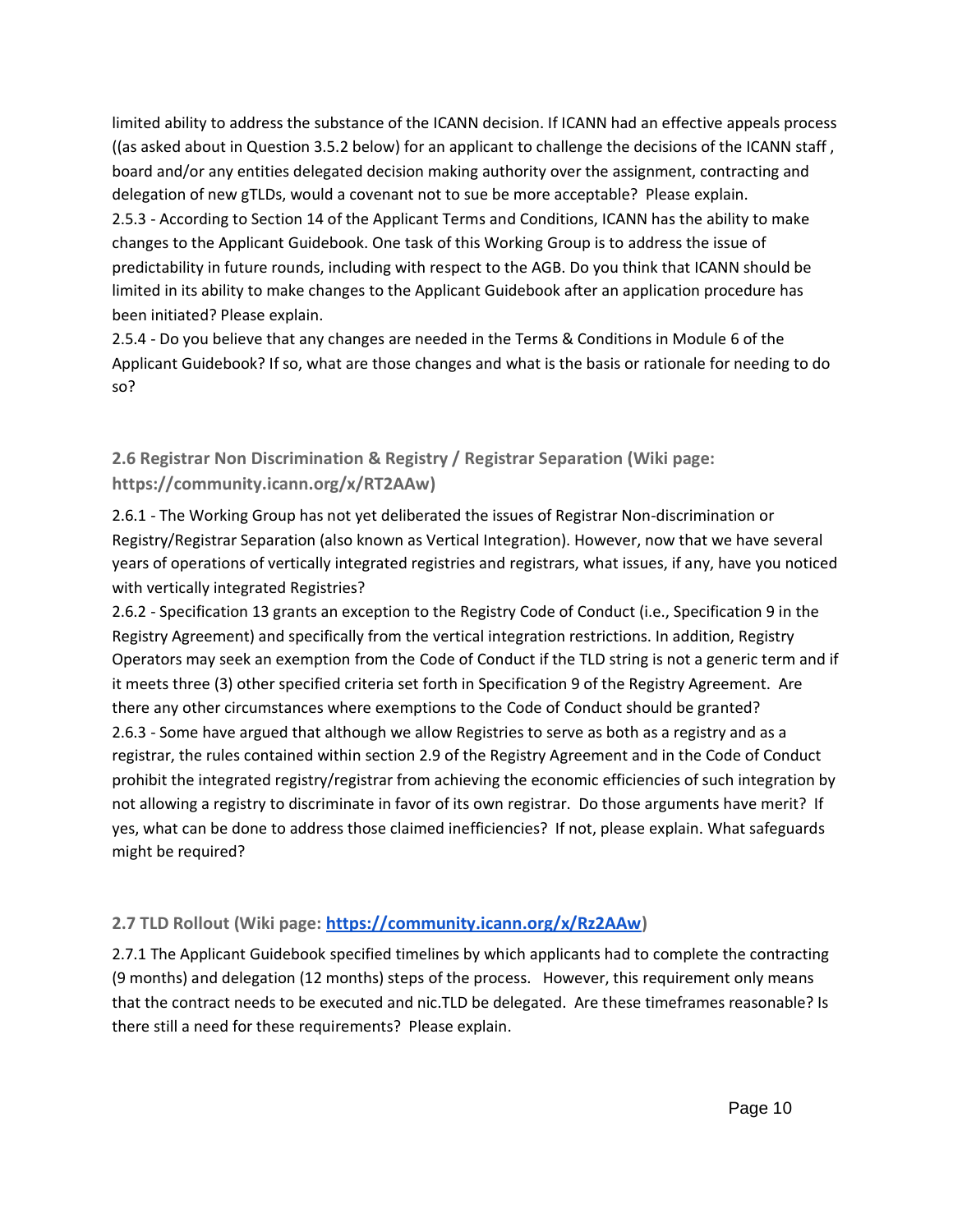## **2.8 Contractual Compliance (Wiki page: [https://community.icann.org/x/Qz2AAw\)](https://community.icann.org/x/Qz2AAw)**

2.8.1 - Noting that the role of Contractual Compliance is to enforce the registry agreement and any changes to that role are beyond the scope of this PDP, the WG is not anticipating policy development related to this topic. The WG expects that any new contractual requirements would be made enforceable by inclusion in the base agreement. Do you agree with this approach?

## **2.9 Global Public Interest (Wiki page: [https://community.icann.org/x/TT2AAw\)](https://community.icann.org/x/TT2AAw)**

2.9.1 - The Final Issue Report suggested that in considering the public interest the WG think about concerns raised in GAC Advice on safeguards, the integration of Public Interest Commitments (PICs), and other questions around contractual commitments. Have PICs served their intended purpose? If not, what other mechanisms should be employed to serve the public interest? Please explain and provide supporting documentation to the extent possible.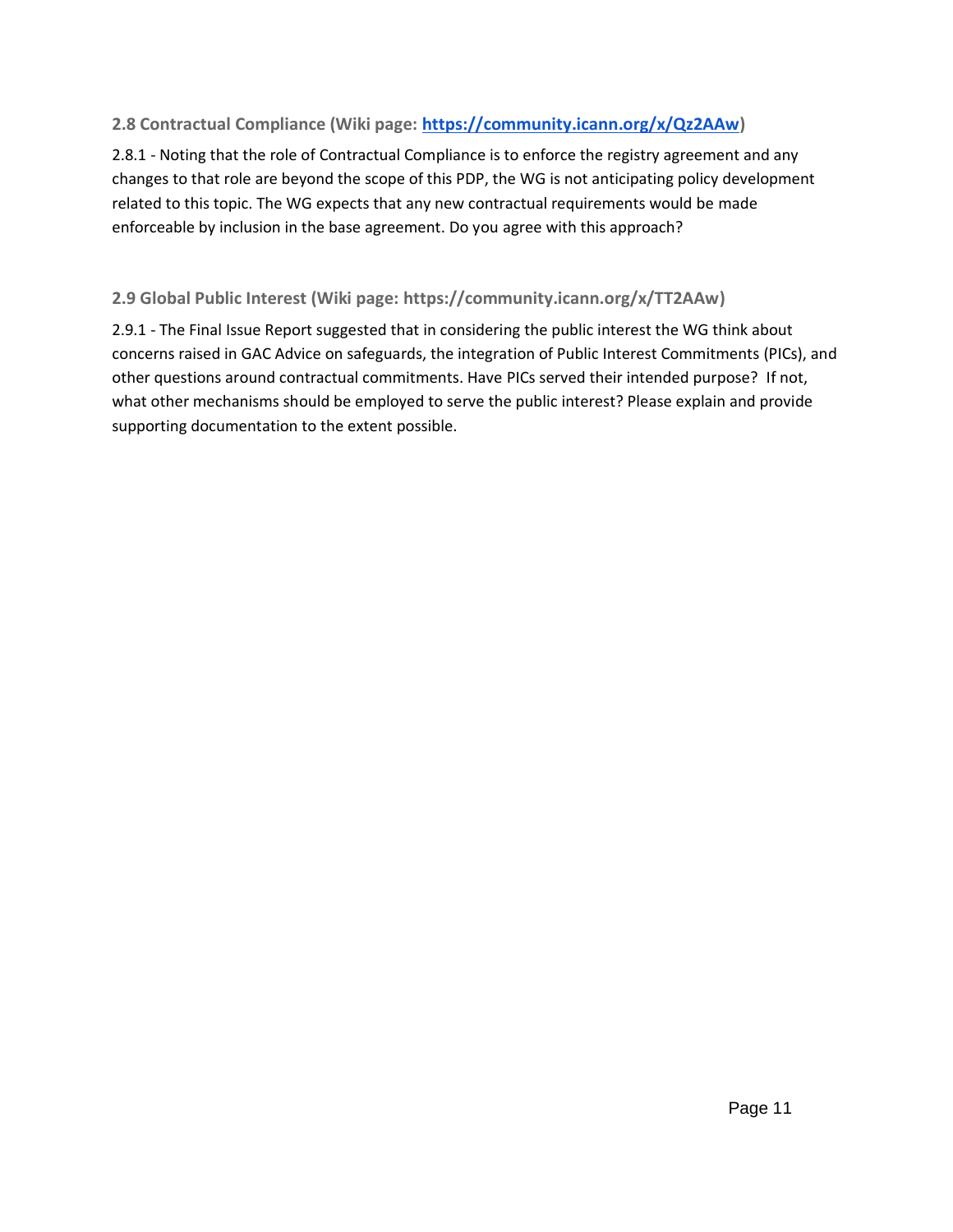## Work Track 3 - String Contention Objections and Disputes

**3.1 Objections (Wiki page: https://community.icann.org/x/Vz2AAw)**

3.1.1 - Do you think that the policy recommendations [\(Recommendations 2, 3, 6, and 20\)](https://gnso.icann.org/en/issues/new-gtlds/pdp-dec05-fr-parta-08aug07.htm) require any modifications? If so, what would you suggest?

3.1.2 - Do you believe that those recommendations (which led to the establishment of the String Confusion, Legal Rights, Limited Public Interest, and Community Objections grounds) were implemented effectively and in the spirit of the original policy recommendations? If no, please provide examples. 3.1.3 - Do you believe there were any issues with standing requirements as defined in the Applicant Guidebook (AGB), or as carried out by the providers? Please explain.

3.1.4 - Do you believe there is evidence of decisions made by objection dispute panels that were inconsistent with other similar objections, the original policy recommendations, and/or the AGB? Please explain.

3.1.5 - Are you aware of any instances where any party or parties attempted to 'game' the Objection procedures in the 2012 round? If so, please provide examples and any evidence you may have available. 3.1.6 - Do you believe that the use of an Independent Objector (IO) is warranted in future application processes? If not, then why? If yes, then would you propose any restrictions or modifications be placed on the IO in future rounds?

3.1.7 - Do you believe that parties to disputes should be able to choose between 1 and 3 member panels and should the costs of objections reflect that choice?

3.1.8. - Is clearer guidance needed in regards to consolidation of objections? Please explain.

3.1.9 - Many community members have highlighted the high costs of objections. Do you believe that the costs of objections created a negative impact on their usage? If so, do you have suggestions for improving this issue? Are there issues beyond cost that might impact access, by various parties, to objections?

3.1.10 - Do you feel that GAC Early Warnings were helpful in identifying potential concerns with applications? Do you have suggestions on how to mitigate concerns identified in GAC Early Warnings? 3.1.11 - What improvements and clarifications should be made to GAC Advice procedures? What mitigation mechanisms are needed to respond to GAC Advice? How can timelines be made more precise?

**3.2 New gTLD Applicant Freedom of Expression (Wiki page:** 

**https://community.icann.org/x/Uz2AAw)**

3.2.1 Noting that the 2007 Final Report on new gTLDs tried to balance the rights of applicants (e.g.,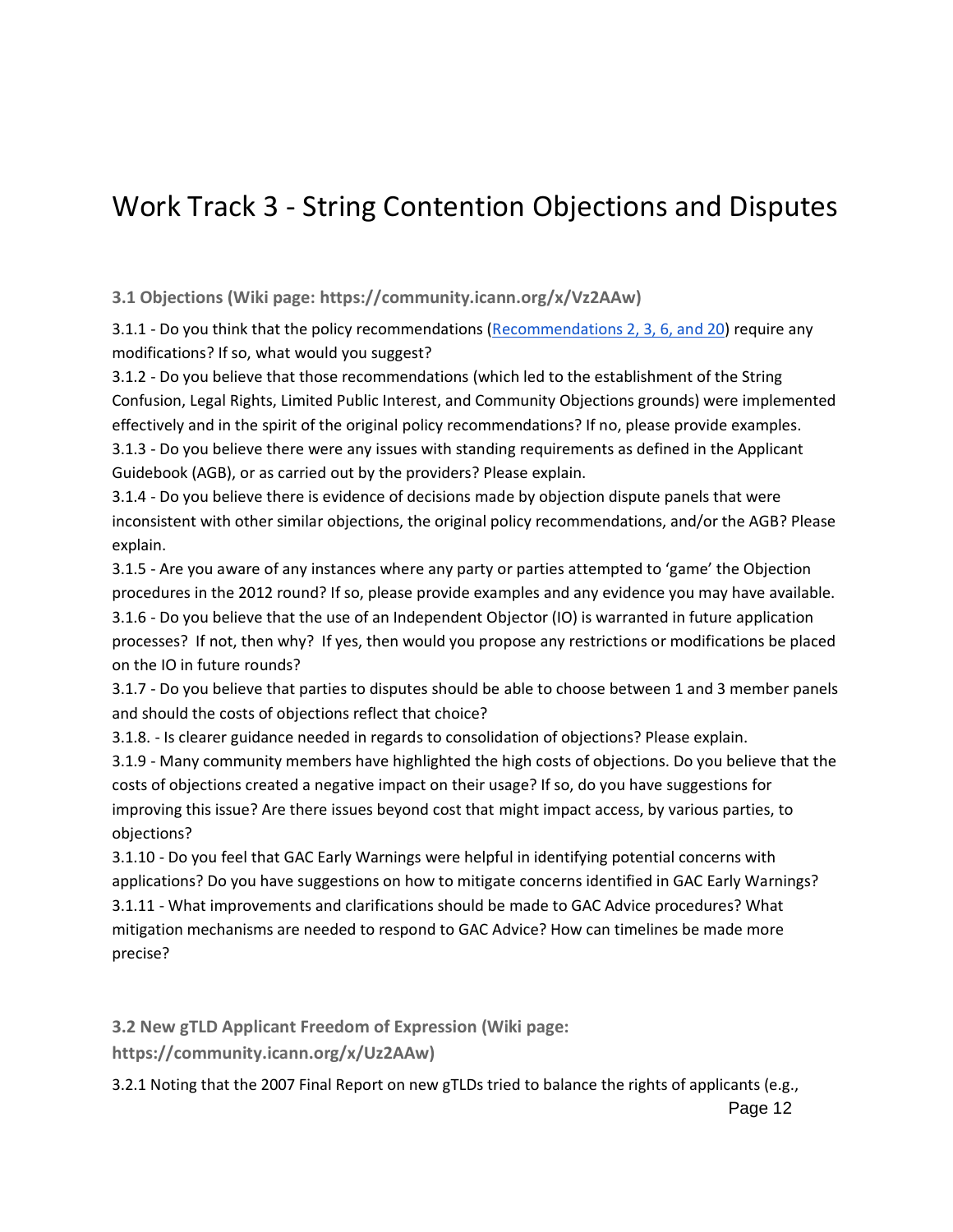Principle G) and rights holders (Recommendation 3), do you believe that the program was successful in doing so? If not, do you have examples of where either an applicant's freedom of expression or a person or entity's legal rights were infringed?

## **3.3 Community Applications and Community Priority Evaluations (Wiki page: https://community.icann.org/x/Wz2AAw)**

3.3.1 - As indicated in the Implementation Guidance of the 2007 Final Report, the claim by an applicant to support a community was intended to be taken on trust unless the applied-for TLD is in contention with one or more TLDs or is the respondent in an objection. As a result, the claim to support a community was only evaluated in Community Priority Evaluation (CPE) and Community Objections. Do you believe that the implementation and delivery of CPE were consistent with the policy recommendations and implementation guidance provided by the GNSO? If no, do you have suggested improvements to either the policy/implementation guidance or implementation?

3.3.2 There is a general sentiment amongst many in the community that the CPE process did not provide consistency and predictability in the 2012 round. Do you believe this was the case and if so, do you have examples or evidence of these issues?

3.3.3 - CPE was the one instance in the New gTLD Program where there was an element of a comparative evaluation and as such, there were inherently winners and losers created. Do you believe there is a need for community priority, or a similar mechanism, in subsequent procedures? Do you believe that it can be designed in such a fashion as to produce results that are predictable, consistent, and acceptable to all parties to CPE? The GNSO policy recommendations left the issue of a method for resolving contention for community claimed names to Board and the implementation. Do you believe that a priority evaluation is the right way to handle name contention with community applicants? Should different options be explored? If so which options should be explored and why? 3.3.4 - Were the rights of communities (e.g., freedom of expression, freedom of association, freedom of religion, and principle of non-discrimination) infringed by the New gTLD Program? Please provide specific examples.

3.3.5 - Besides CPE, are there other aspects of the New gTLD Program related to communities that should be considered in a more holistic fashion? For instance, in the 2012 round, the claim to support a community is largely only relevant when resolving string contention. Do you think community applications should be structured and/or evaluated differently than other applications?

## **3.4 String Similarity (Evaluations) (Wiki page: https://community.icann.org/x/VT2AAw)**

3.4.1 - There was a perception that consistency and predictability of the string similarity evaluation needs to be improved. Do you have examples or evidence of issues? If so, do you have suggested changes to the policy recommendations or implementation that may lead to improvement? For instance, should the standard of string confusion that the evaluation panel used be updated or refined in any way?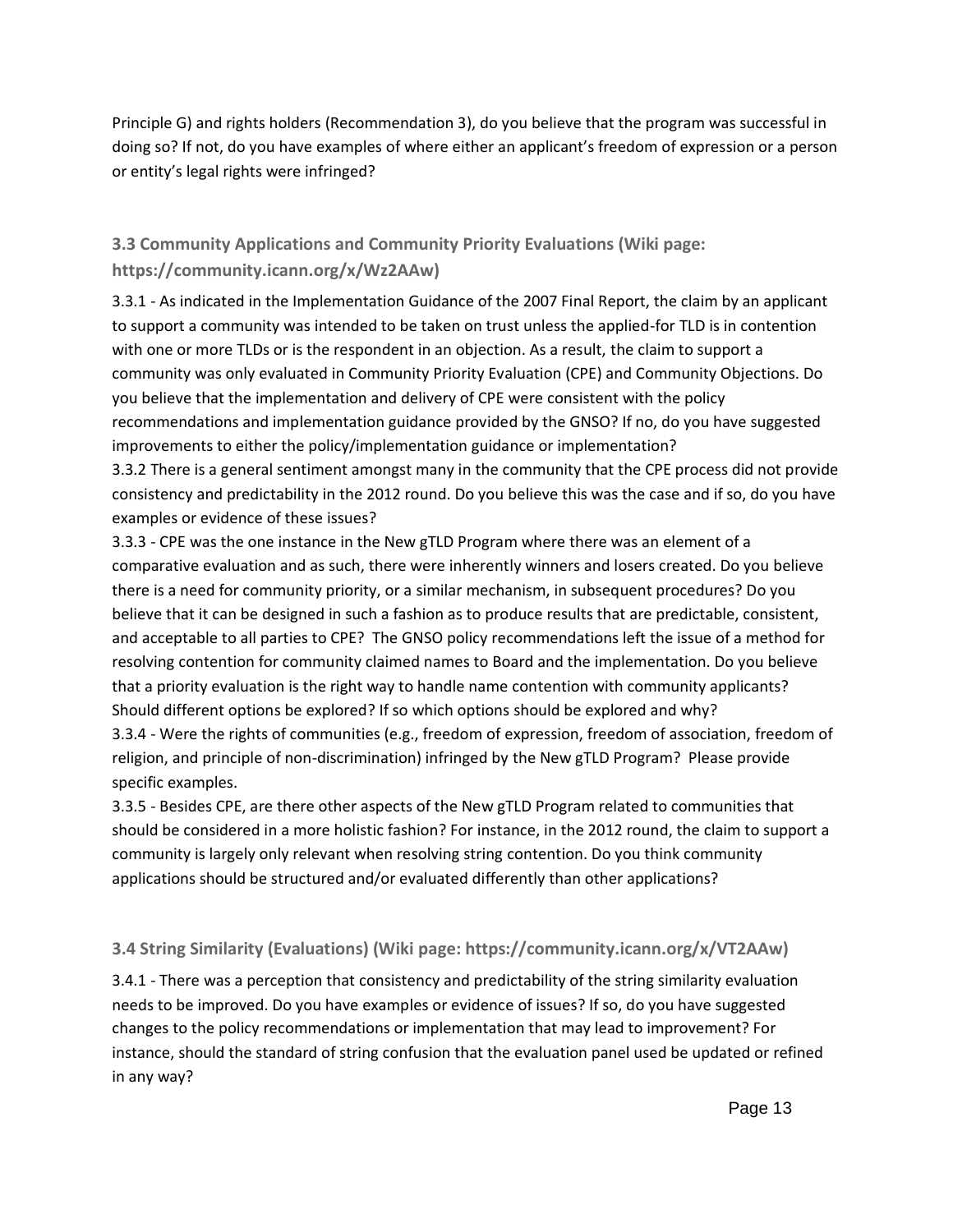3.4.2 - Should the approach for string similarity in gTLDs be harmonized with the way in which they are handled in ccTLDs (ccNSO IDN ccTLD Fast Track Process is described here:

[https://www.icann.org/resources/pages/fast-track-2012-02-25-en\)](https://www.icann.org/resources/pages/fast-track-2012-02-25-en)?

3.4.3 - The WG and the wider community have raised concerns specifically related to singles and plurals of the same word. Do you have suggestions on how to develop guidance on singles and plurals that will lead to predictable outcomes? Would providing for more predictability of outcomes unfairly prejudice the rights of applicants or others?

3.4.4 - Do you believe that there should be some sort of mechanism to allow for a change of applied-for TLD when it is determined to be in contention with one or more other strings? If so, do you have suggestions on a workable mechanism?

3.4.5 - Do you feel that the contention resolution mechanisms from the 2012 round (i.e., CPE and lastresort auctions) met the needs of the community in a sufficient manner? Please explain.

3.4.6 – Do you believe that private auctions (i.e., NOT the auctions of last resort provided by ICANN) resulted in any harm? Could they lead to speculative applications seeking to participate in a private auction in future application processes? Should they be allowed or otherwise restricted in the future?

## **3.5 Accountability Mechanisms (Wiki page: [https://community.icann.org/x/WT2AAw\)](https://community.icann.org/x/WT2AAw))**

3.5.1 – Do you believe that the existing accountability mechanisms (Request for Reconsideration, Independent Review Process, and the Ombudsman) are adequate avenues to address issues encountered in the New gTLD Program?

3.5.2 – Should there be appeal mechanisms, specific to the New gTLD Program, introduced into the program? If yes, for what areas of the program (e.g., evaluations, objections, CPE)? Do you have suggestions for high-level requirements (e.g., if the appeal should be limited to procedural and/or substantive issues, who conducts the review, who is the final arbiter, safeguards against abuse, etc.).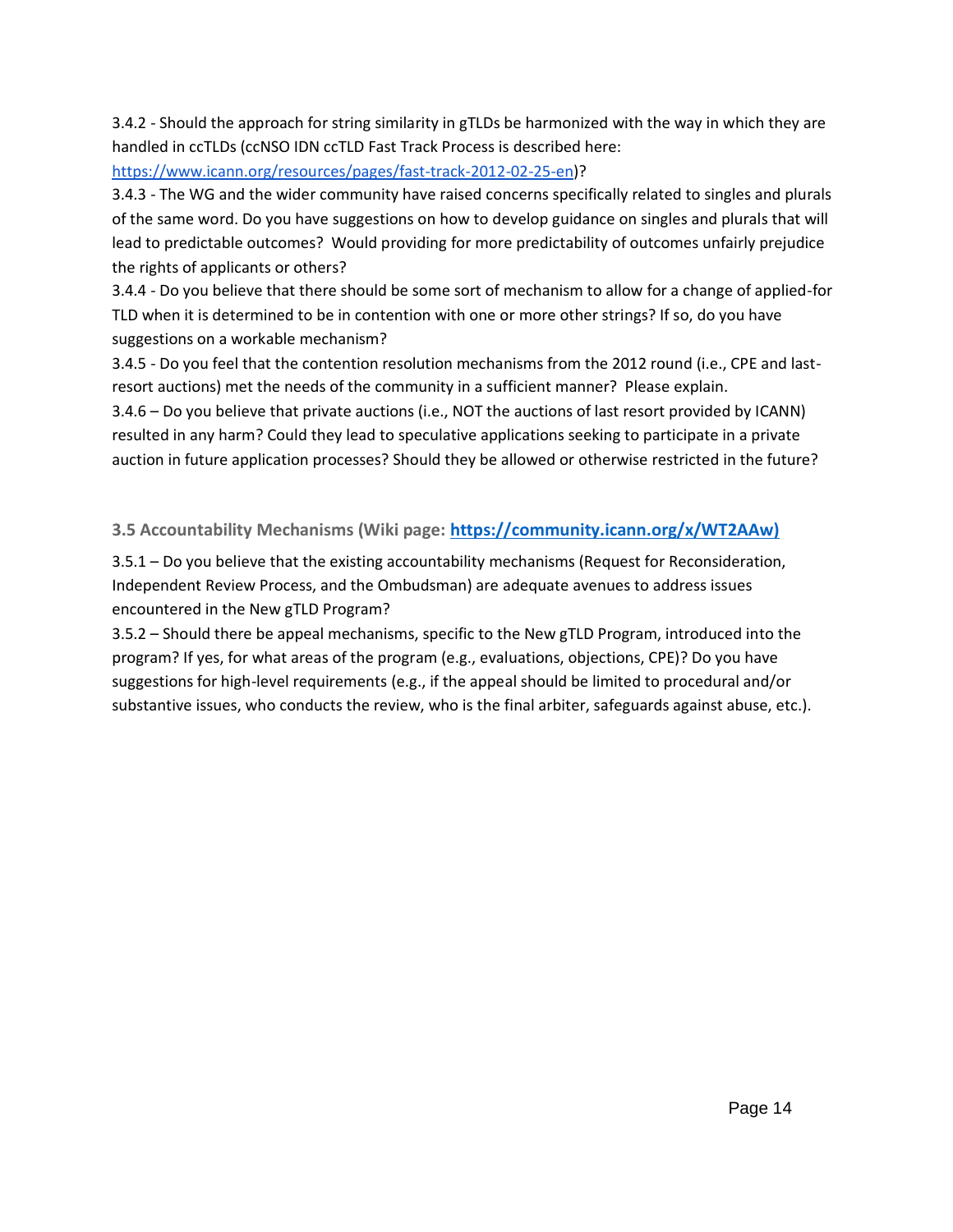# Work Track 4 - Internationalized Domains Names and Technical & Operations

## **4.1 Internationalized Domain Names (Wiki page: [https://community.icann.org/x/XT2AAw\)](https://community.icann.org/x/XT2AAw)**

4.1.1 - Do you agree or disagree with allowing 1-char IDN TLDs, in specific combinations of scripts and languages where a single character can mean a whole idea or a whole word (ideograms or ideographs)? 4.1.2 - Do you have any general guidance or would you like to flag an issue requiring policy work for subsequent procedures regarding IDNs?

4.1.3 - How do you envision the policy and process to allow IDN Variant TLDs to be delegated and operated? Possible options include but are not limited to bundling (allowing but requiring procedures similar to .ngo/.ong where only the same registrant can register a name across TLDs), disallowing (as it was in the 2012-round) or allowing without restrictions. Must there be a solution established prior to launching subsequent procedures?

4.1.4 - Should the process of allowing 1-char IDN TLDs and IDN Variant TLDs be coordinated and/or harmonized with ccTLDs? If so, to what extent?

## **4.2 Universal Acceptance (UA) (Wiki page: [https://community.icann.org/x/XT2AAw\)](https://community.icann.org/x/XT2AAw)**

4.2.1 - Do you see any UA issue that would warrant policy development work, noting that there is extensive coordination work already being done by the Universal Acceptance Steering Group [\(https://uasg.tech/\)](https://uasg.tech/) ?

## **4.3 Application Evaluation (Wiki page: [https://community.icann.org/x/YT2AAw\)](https://community.icann.org/x/YT2AAw)**

#### 4.3.1 Technical Evaluation

4.3.1.1 - Do you believe that technical capability should be demonstrated at application time, or could be demonstrated at, or just before, contract-signing time? Or at both times? Please explain.

4.3.1.2 - Do you believe that technical evaluation should be done per application, per cluster of similar technical infrastructure of a single applicant entity/group, or per cluster of similar infrastructure among all applicants in a procedure (e.g, consolidate as much as possible)?

4.3.1.2.1 - If consolidated, should the aggregate requirements of applied-for TLDs and currently operated TLDs be taken in consideration for evaluation?

#### 4.3.2 Financial Evaluation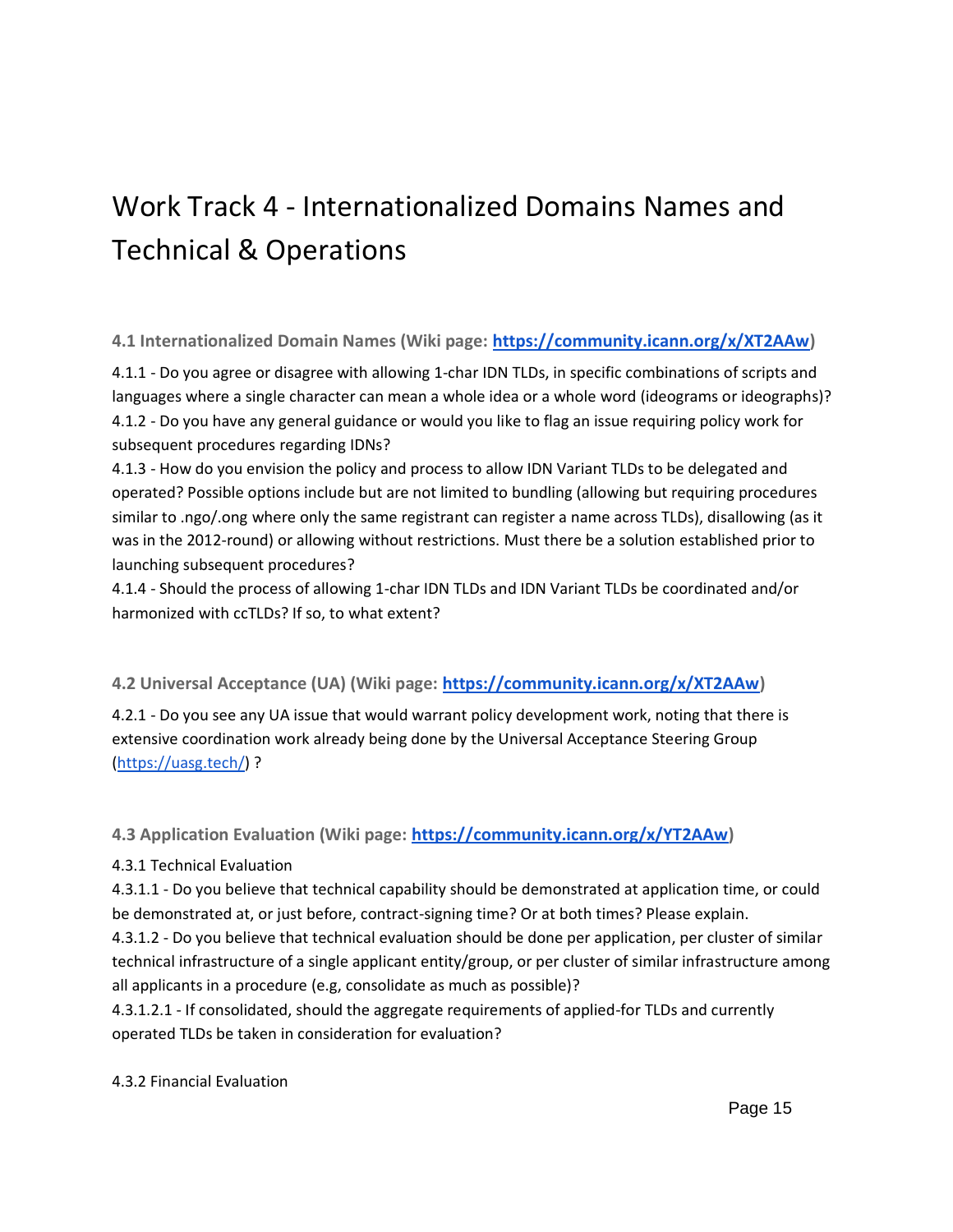It is generally agreed that financial stability of a gTLD operator is necessary to ensure the security, stability, and resiliency of the Internet.

4.3.2.1 - ICANN sought detailed financial information as it pertains to an applicant's proposed business model, projected revenue, and operating expenses. However, it required such information be provided through a static template rather than allowing applicants to provide their own financial models. Did this present any issues in the 2012 round? Please explain.

4.3.2.2 - Can financial capability be demonstrated with less detail, in a different manner, or via a different mechanism? Are there details or levels of detail that are unnecessary?

4.3.2.3 - In the prior round, detailed business plans were provided, but not evaluated; they were however used to provide context to evaluators in scoring applicant responses. Do you believe that this information needs to be collected in order to evaluate an applicant's financial capabilities? Please explain? How should changes in business plans during the application process be handled?

4.3.2.4 - Some have argued that for Brand TLDs that do not rely on the distribution of domains, an evaluation of the business model unnecessary. Do you agree with this assertion? Please explain. Are there any other types of TLDs for which the collection of business models may be unnecessary? Please explain.

4.3.2.5 - Do you believe that financial capability should be demonstrated at application time, or could it be demonstrated at, or just before, contract-signing time? Or at both times? Please explain.

4.3.2.6 - Do you believe that financial evaluation should be done per application or per possible registry family assuming all applied-for strings are won?

4.3.2.7 - Given the international nature of ICANN and its outreach to less developed areas, is the one size fits all approach to financial evaluation appropriate?

## 4.3.3 General Questions

4.3.3.1 - What suggestions do you have for improving the application evaluation process that you would like the community to consider?

## **4.4 Name Collision (Wiki page: [https://community.icann.org/x/Yz2AAw\)](https://community.icann.org/x/Yz2AAw)**

4.4.1 - What general guidance for namespace collisions would you like the community to consider for subsequent procedures, and why?

4.4.2 - Were there non-applied for strings that would fall into a high risk category that you would suggest not be allowed in subsequent procedures? If yes, which ones and why? Should a Name Collision based evaluation be incorporated into the process for subsequent procedures? What data sources could/should be used for analyzing namespace collisions for subsequent procedures?

4.4.3 - Based on data from the first round, can the controlled interruption period be reduced in future rounds?

4.4.4 - Should any measures be suggested or requested from TLDs that already ended or will end their emergency readiness after two years of delegation? Are any measures needed for gTLDs delegated prior to the 2012 round?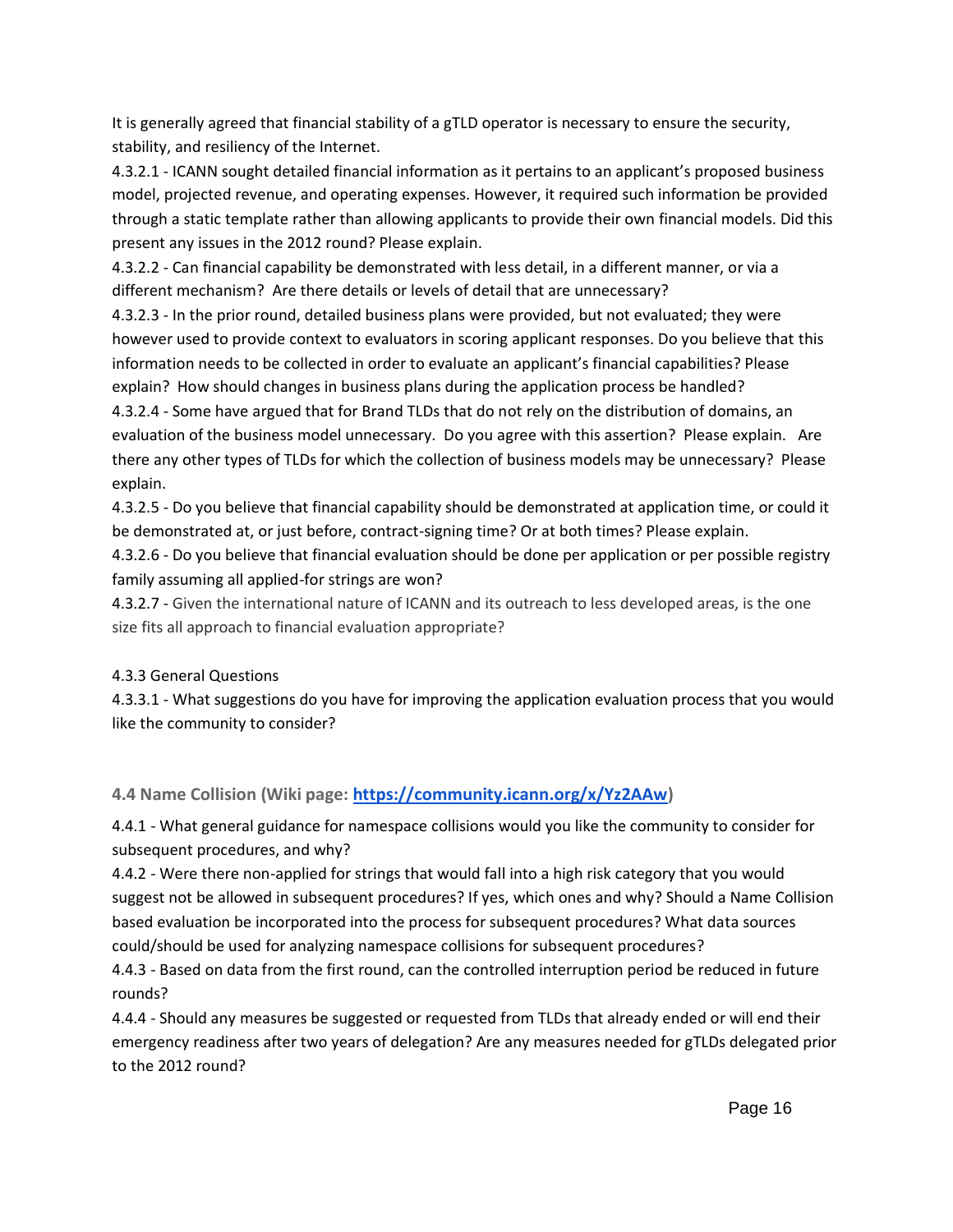## **4.5 Security and Stability (Wiki page: https://community.icann.org/x/Xz2AAw)**

4.5.1 Considering that, different from the 2012-round, we now have Top-Level Label Generation Rules available for most, if not all, scripts and languages, does the per-label security and stability review still makes sense?

4.5.2 Considering the already published CDAR study and comments to that study, do you have any comments regarding root zone scaling?